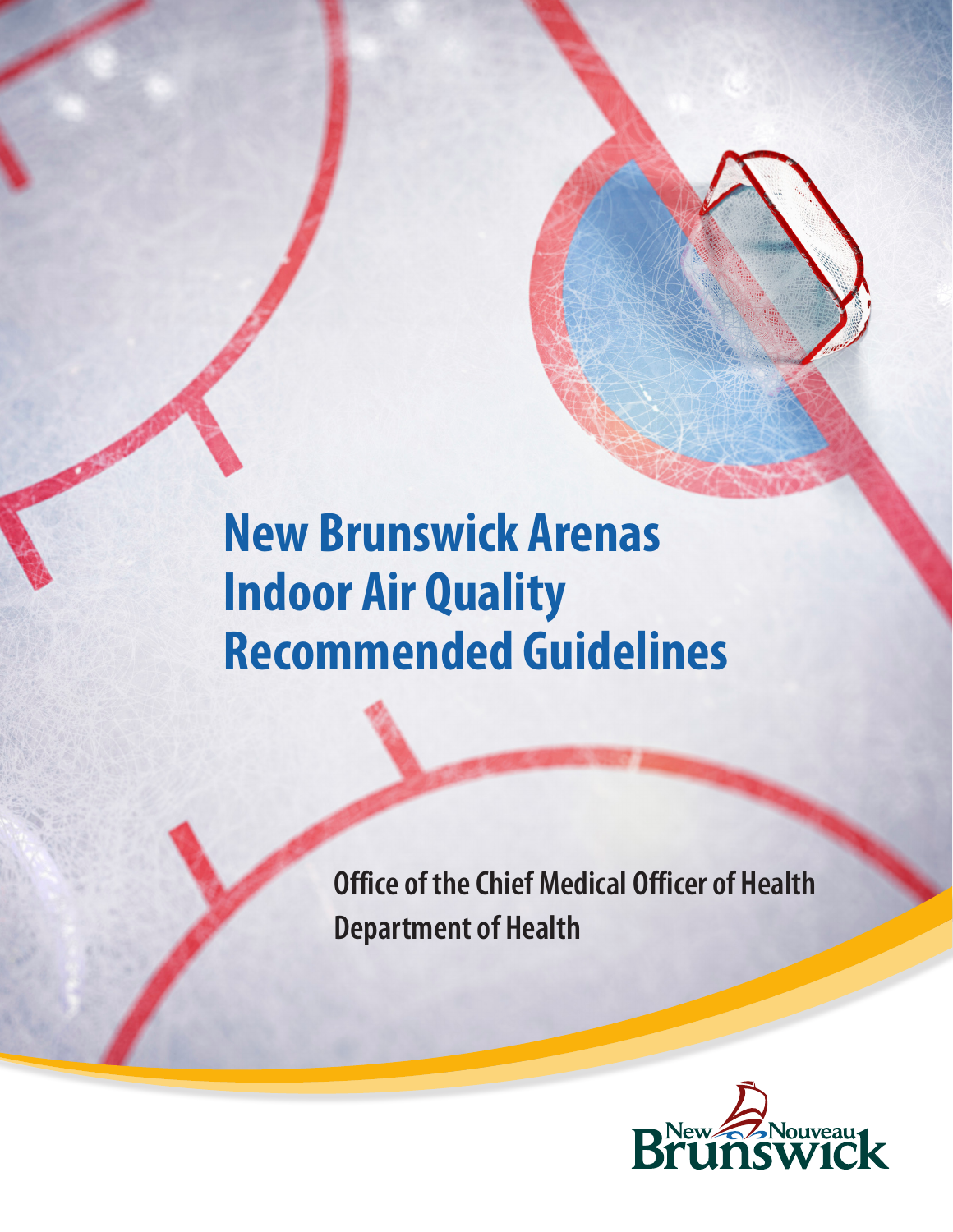ISBN 978-1- 4605-0752-0 10064-12-2014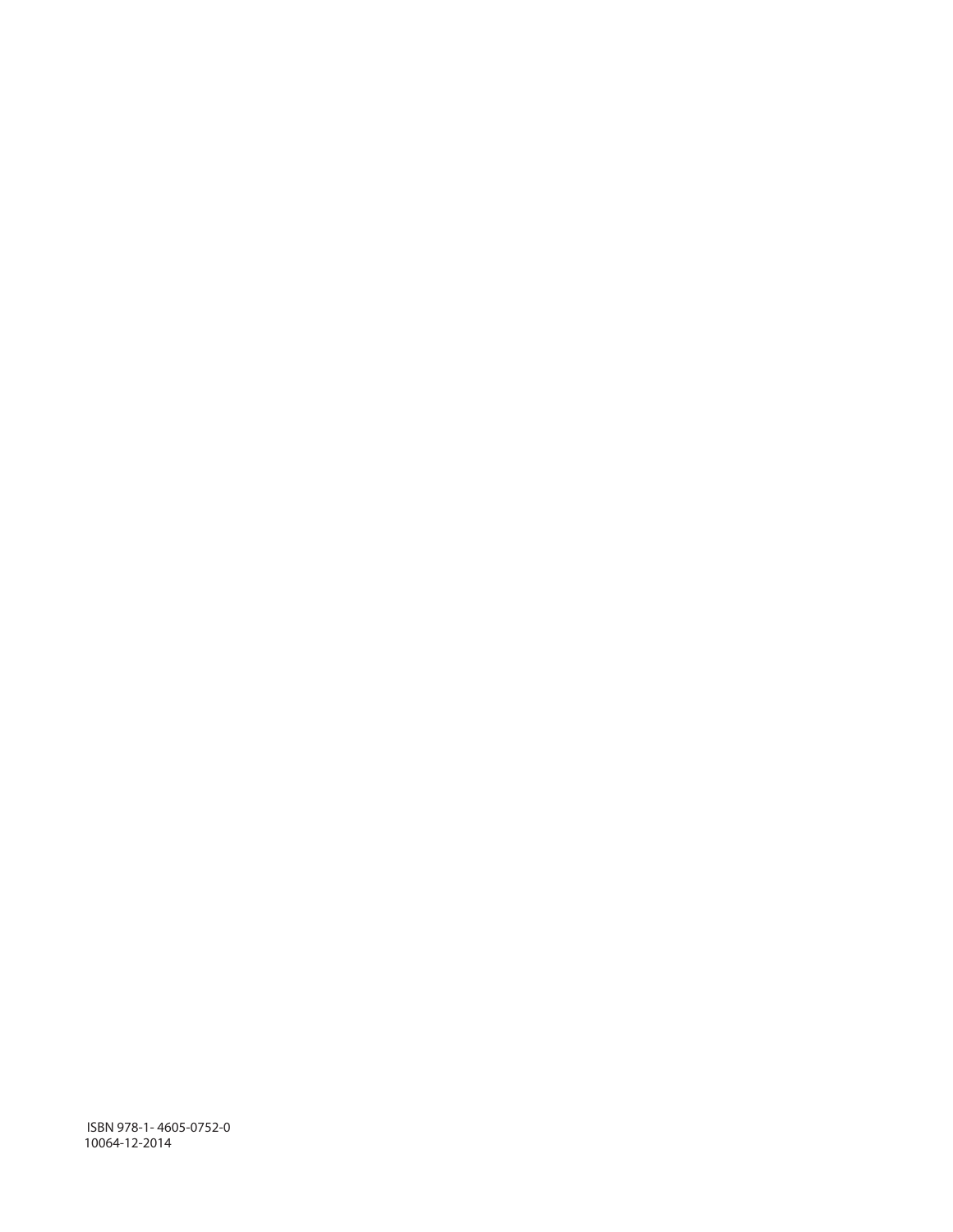### **Table of Contents**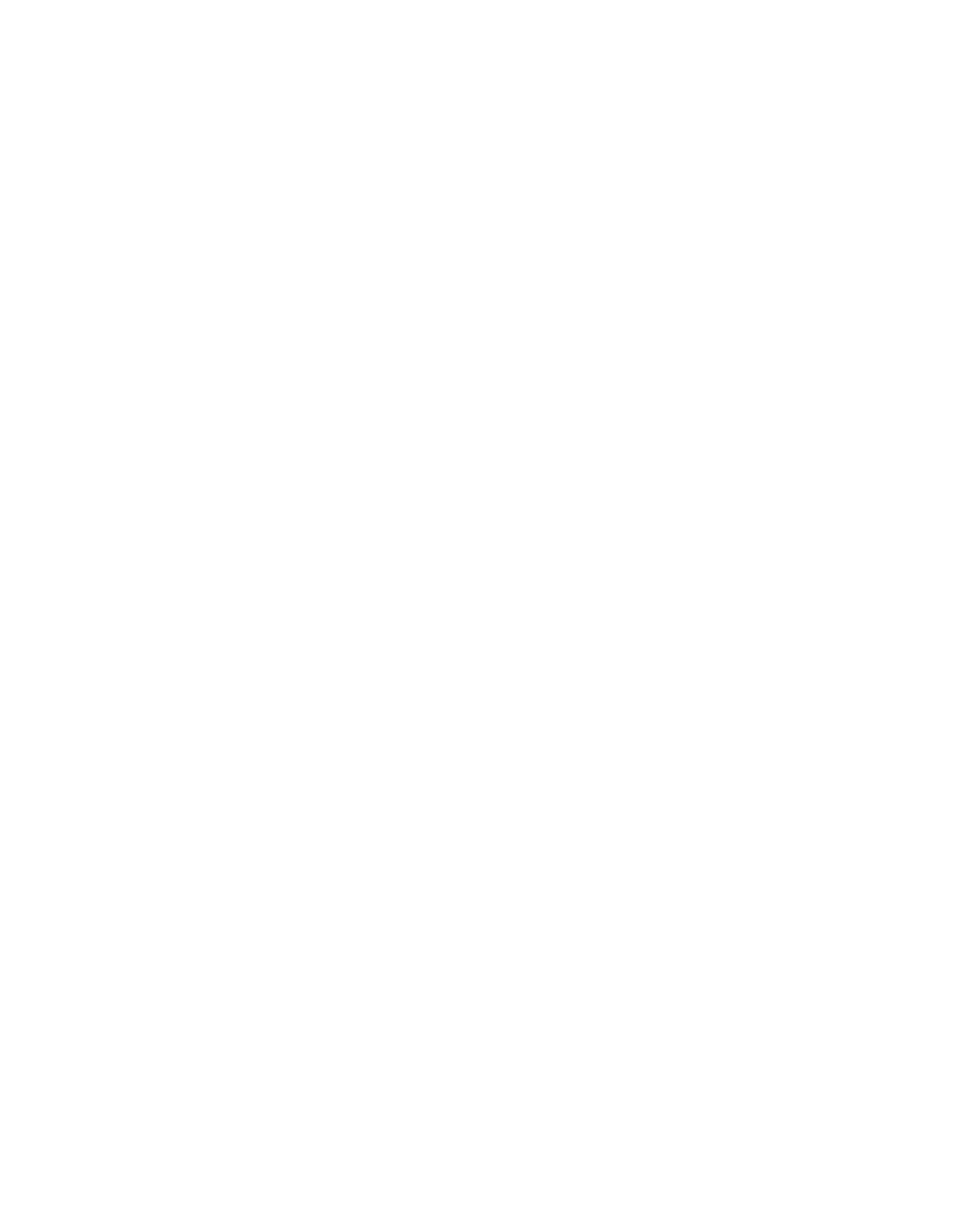### **Foreword**

Arenas are buildings in which an artificial ice environment is created for users to improve physical fitness, to compete, or for entertainment. Owners and operators are responsible to maintain a safe environment inside the facility for the general public and for their staff. Maintaining the best possible air quality and a safe environment will help prevent illnesses among arena users. The purpose of these guidelines is to provide Public Health recommendations for limiting public exposure to indoor carbon monoxide (CO) and nitrogen dioxide (NO<sub>2</sub>). **These guidelines do not supersede or circumvent any legislation within the Province of New Brunswick.**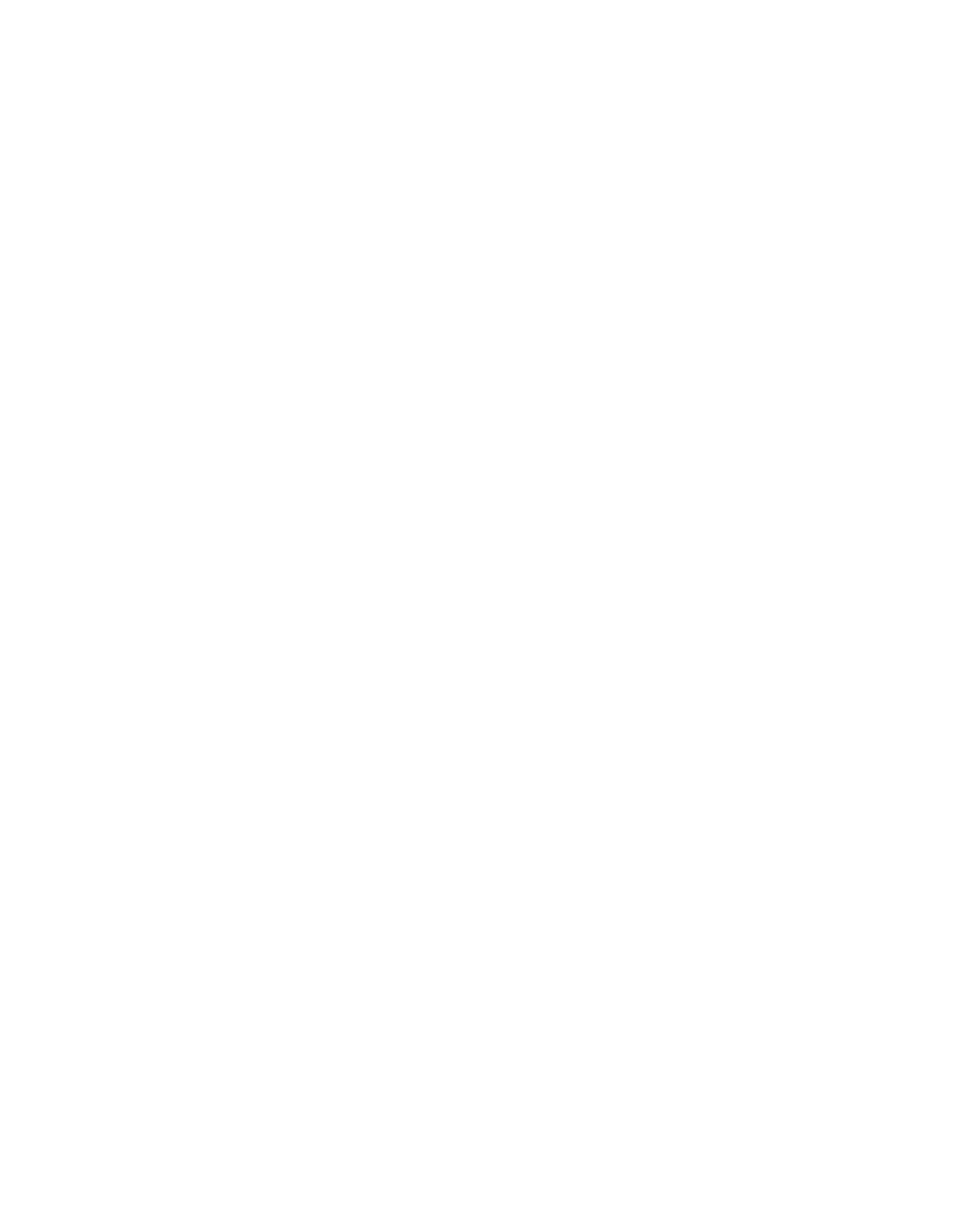### **Introduction**

Incidents have been reported in arenas where people who participate in sport-related activities experience varying degrees of symptoms related to indoor air quality. The symptoms are often caused by air contaminants generated by gasoline, propane, diesel and natural gas engines. Past experience has shown that a large number of people could be affected by each exposure incident.

Incidents of poor air quality are more likely to happen during tournaments or weekends when the ice is used continuously and ice maintenance is more frequent. Special activities such as motorcycle races, big trucks events or tractor pulls can also expose participants and spectators to high levels of air contaminants.

The major air contaminants of concern are carbon monoxide (CO) and nitrogen dioxide (NO<sub>2</sub>). The amount in the air of each of these contaminants depends upon the fuel used, how well the engine works, how much ventilation there is inside the arena and the frequency of use.

Two pieces of equipment are largely responsible for poor air quality in arenas during fall, winter and spring: the ice resurfacer and the edger. Air tests in Canadian arenas have shown that there could be high levels of CO and NO $_{\rm_2}$  in the air after the ice has been cleaned and flooded. In high concentrations, CO and NO<sub>2</sub> are dangerous. They can cause illness, coma and even death.

The use of the resurfacer and edger is generally confined to certain areas of the building (skating rink and equipment storage area). CO and NO $_{_2}$  will therefore likely be in higher concentrations in those areas. It is still possible for other areas such as locker rooms to contain high levels of CO and/or  $NO<sub>2</sub>$ .

Participants and spectators can spend from one hour to several hours in the facility depending on the activity.

### How fast and how sick someone will become with CO and NO<sub>2</sub> will be **worse if the person:**

- is physically active (i.e. skating),
- • is a child or elderly,
- or has illnesses such as asthma or heart disease.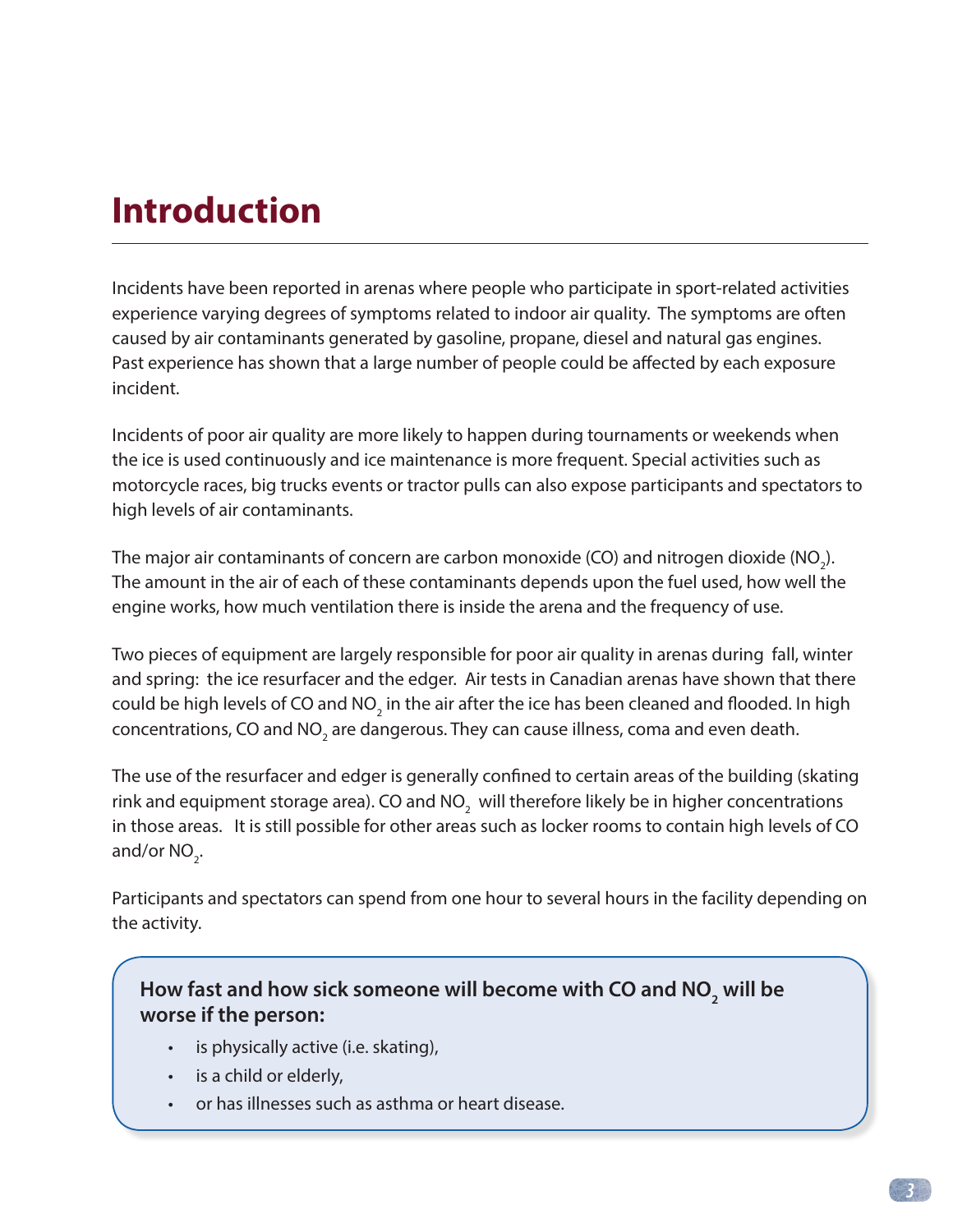# **Carbon Monoxide (CO)**

Carbon monoxide does not have any color, smell, nor taste. It can be produced in large quantities by the combustion of fuel such as gasoline, propane, diesel or natural gas. CO makes the blood less capable to carry oxygen.

At low levels, CO is reported to result in reduction in balance and vision. It may cause headache, fatigue, shortness of breath and impaired movements. These symptoms sometimes feel like the flu. An affected person may not notice these changes, but the exposure can still lead to falls. Individuals with pre-existing lung or heart disorders may be more sensitive to the effects of CO.

At higher levels, headaches are reported more frequently. Depending on the duration of exposure and the intensity of physical activity, symptoms can progress from headaches and drowsiness to rapid breathing, nausea, and vomiting. Coma and death can even occur at higher levels.

| Carbon monoxide (CO) levels and relative effect on the body |                                                                                           |  |
|-------------------------------------------------------------|-------------------------------------------------------------------------------------------|--|
| $12.5$ ppm                                                  | Recommended maximum level in arenas.                                                      |  |
| 20 ppm and above                                            | Reduction in sense of balance and<br>vision. Impaired movements and flu-like<br>symptoms. |  |
| 50 ppm and above                                            | Headaches, drowsiness, nausea and<br>vomiting.                                            |  |
| Above 500 ppm                                               | Possible coma and death.                                                                  |  |

### **Sources of carbon monoxide are mostly:**

- • the ice resurfacer,
- ice edger,
- improperly vented gas fired infrared radiant heaters,
- special event equipment (motorcycles, monster trucks, tractor pulls, ATV races, etc.),
- vehicles idling in the parking facilities in close proximity to the building.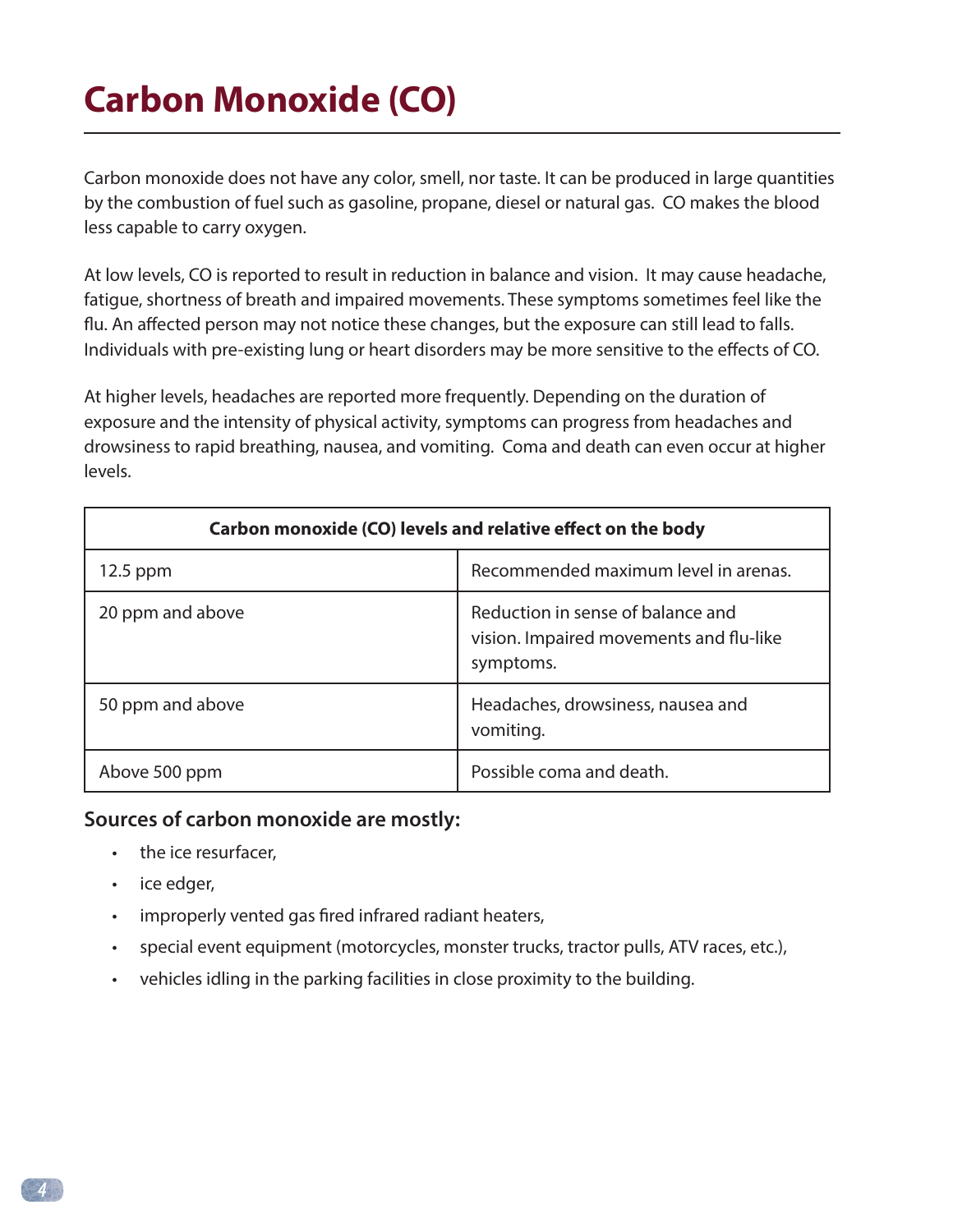# **Nitrogen Dioxide (NO<sub>2</sub>)**

When diesel engines are used in place of propane or gasoline, NO<sub>2</sub> rather than carbon monoxide tends to be the contaminant of most concern.

At low levels, people with asthma have increased reaction, with typical symptoms of cough, wheezing and shortness of breath.

At higher levels, it can be irritating to the eyes, nose and throat.

At even higher levels, more severe symptoms can develop such as inflammation of the lungs. Individuals with pre-existing lung disorders, such as asthma, may be more sensitive to the effects of  $NO<sub>2</sub>$ .

| Nitrogen Dioxide (NO <sub>2</sub> ) levels and relative effect on the body |                                                            |  |
|----------------------------------------------------------------------------|------------------------------------------------------------|--|
| $0.25$ ppm                                                                 | Maximum levels recommended in arenas.                      |  |
| $0.25 - 3$ ppm                                                             | Increased asthma, cough, wheezing,<br>shortness of breath. |  |
| 5 ppm                                                                      | Can be smelled.                                            |  |
| $15-25$ ppm                                                                | Eye, nose and throat irritation.                           |  |
| Above 25 ppm                                                               | Inflammation of the lungs.                                 |  |

#### **Sources of nitrogen dioxide are mostly:**

- • the ice resurfacer (mostly diesel),
- special event equipment (motorcycles, monster trucks, tractor pulls, ATV races, etc.),
- • vehicles (such as buses or trucks) idling in the parking facilities in close proximity to the building.

### **Effects of CO and NO<sub>2</sub> are acute**

This means that the effects of the exposure to elevated CO and NO<sub>2</sub> will appear immediately or shortly after the exposure occurs.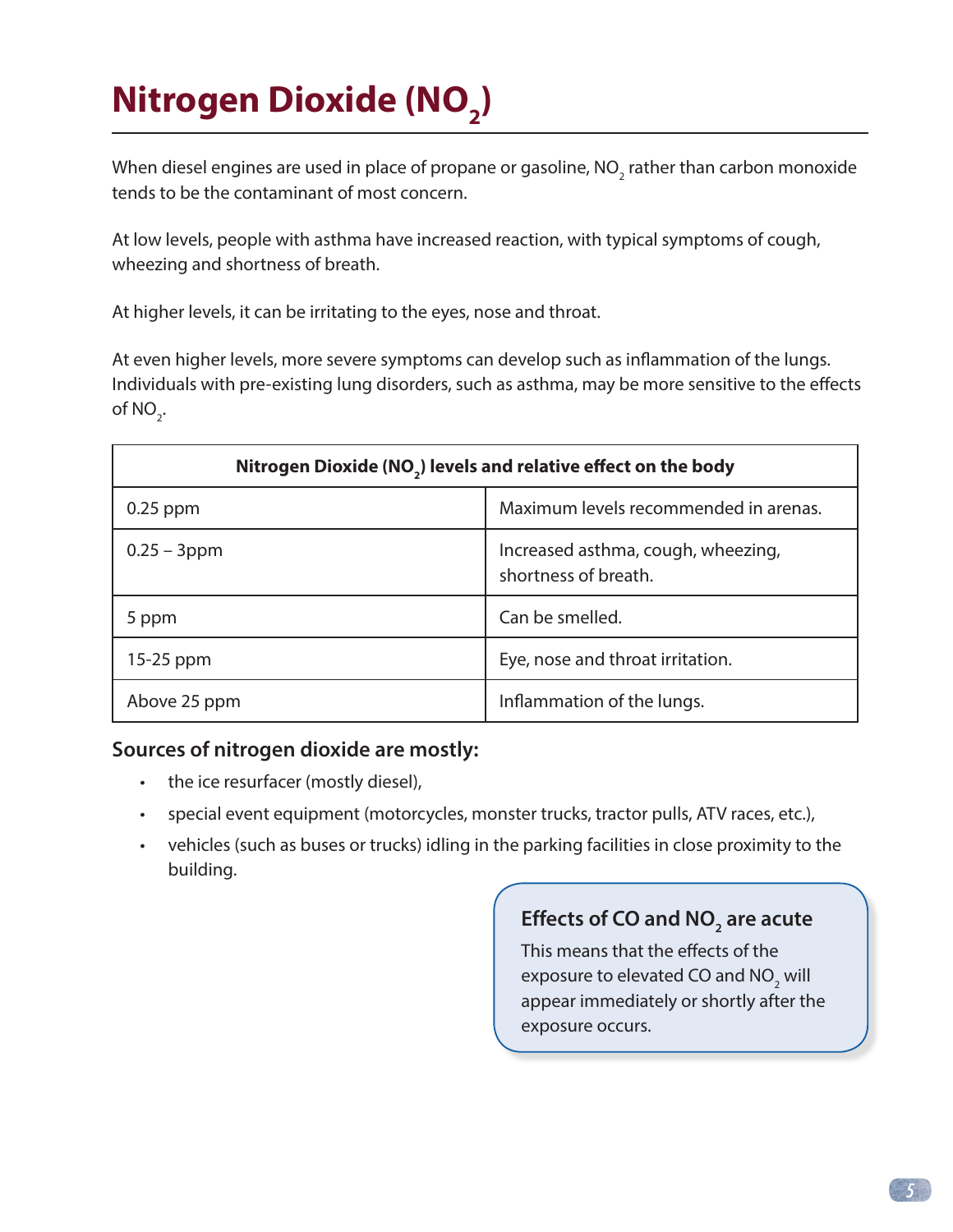### **Recommended Maximum Levels of Exposure**

The following recommended maximum levels of exposure to CO and NO $_{\textrm{\tiny{2}}}$  have been established based on a review of similar criteria in other jurisdictions and research conducted in arenas.

- 1. The **CO** level should **not exceed 12.5 ppm at the ice level** while it is used by the public:
	- Levels above 12.5 ppm of carbon monoxide can affect vision and balance causing users and mostly children to have serious accidents while skating.
- 2. The **NO<sub>2</sub>** level should **not exceed 0.25 ppm at ice level** while it is used by the public:
	- Levels above 0.25 ppm of NO<sub>2</sub> can result in increased breathing difficulty, especially for those with asthma.

If the CO and NO<sub>2</sub> levels are exceeded, the following actions should be carried out:

- $\checkmark$  All activities should be stopped.
- $\checkmark$  The building should be ventilated.
- $\checkmark$  A re-sample should be carried out before activities resume.
- $\checkmark$  The source of air contaminant should be identified and control measures should be undertaken without delay (see Control Measures section, page 8).

### **Important Note:**

All facility staff should become familiar with the symptoms associated with exposure to CO and  $\mathsf{NO}_2^{}$ . Early detection of an air quality problem may prevent a serious situation from getting worse.

Incidents among skaters or spectators that are similar to those caused by CO and NO $_{\textrm{\tiny{2}}}$  should lead to the following actions:

- $\checkmark$  All activities should be stopped.
- $\checkmark$  The building should be cleared of occupants if necessary.
- $\checkmark$  Affected individuals should be advised to seek medical attention.
- $\checkmark$  The building should be ventilated.
- $\checkmark$  Air sampling should be done.
- $\checkmark$  The incident should be reported to the Emergency Services (911) and to the Regional Public Health office. (The process to follow and phone numbers are available at the end of this document.)
- $\checkmark$  The source of air contaminant should be identified and control measures should be undertaken without delay (see Control Measures section, page 8) and completed prior to the public returning inside the building.

Increased vigilance, including monitoring is recommended during special events when equipment that could emit CO and/or NO $_{\textrm{\tiny{2}}}$  is in heavy use.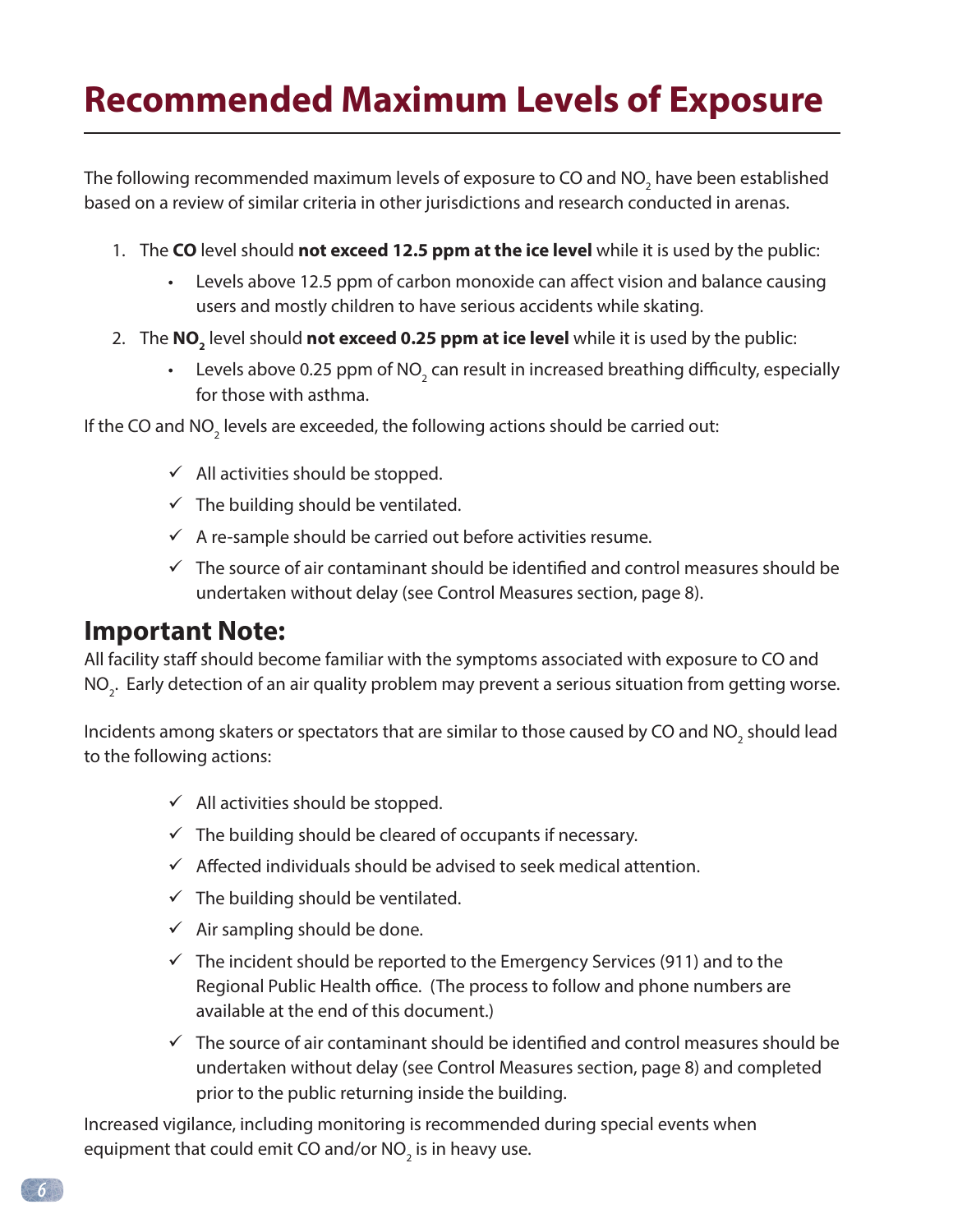## **Steps to Follow for Good Air Quality**

To protect everyone in an arena, it is important that steps be taken to control air quality. The following are the best safety practices to provide a healthy arena environment:

- • Control measures:
	- a. Substitution of combustion source,
	- b. Modifications to existing equipment,
	- c. Maintenance,
	- d. Ventilation.
- • Air Quality Testing,
- • Training.

A safety barrier (the boards with clear plexiglass) generally surrounds the ice in order to provide a measure of safety for spectators when hockey is played. The boards and plexiglass allow for a space where there is little air movement. Exhaust gases are trapped by the boards and plexiglass and remain undiluted near the ice due to the lack of air movement.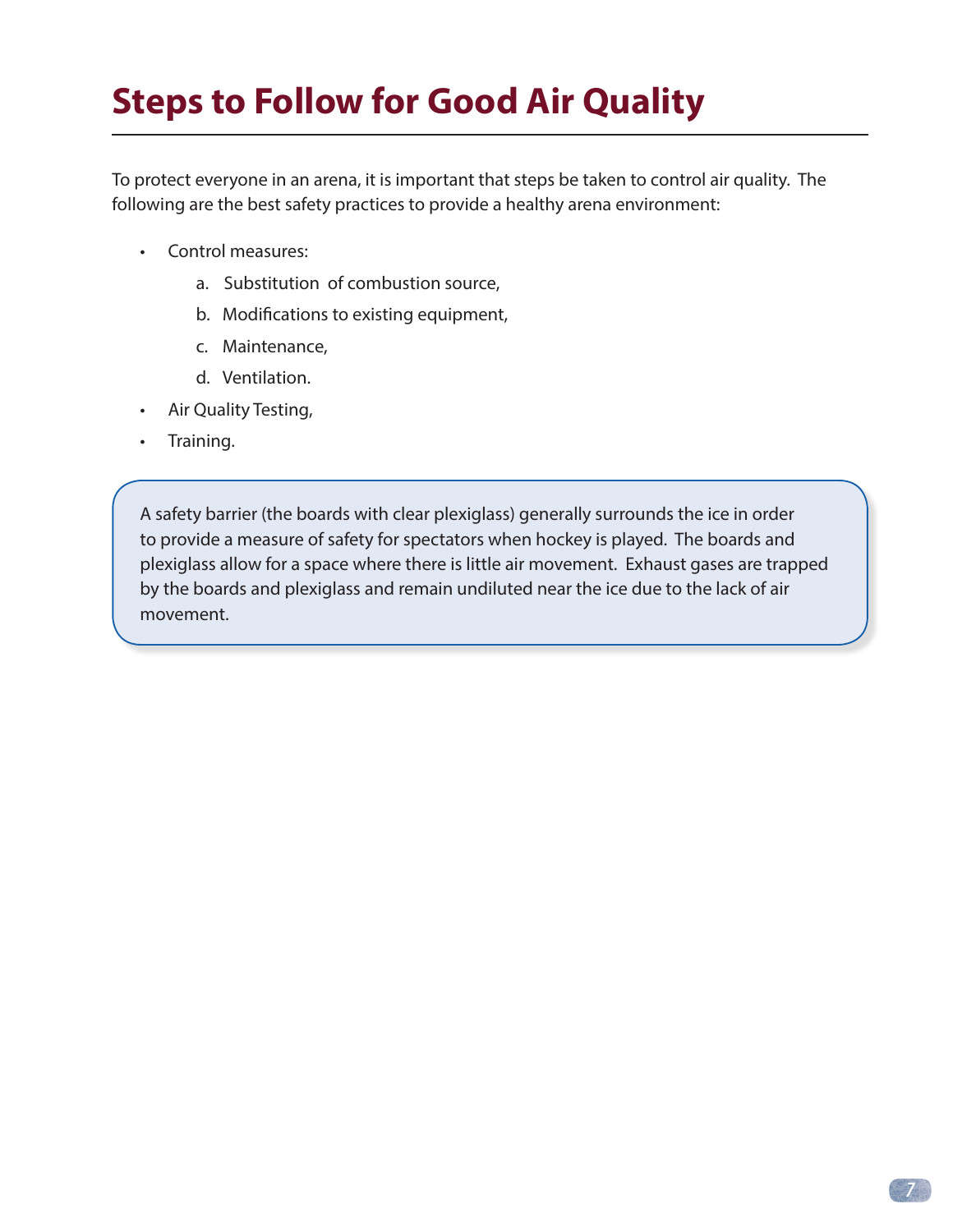The main sources of combustion gases in ice arenas are from gasoline, propane, natural gas or diesel operated ice resurfacing machines and ice edgers.

Reduction in exposure to combustion air contaminants can be achieved by several means, some of which are:

#### **1. Substitution of combustion engines:**

- a. Replacement of gasoline or diesel equipment with propane or natural gas is a good step to reduce CO and NO<sub>2</sub>.
- b. Replacement of existing gas/propane equipment with electric powered equipment should eliminate most air quality problems. Electrical resurfacers are now available.

#### **2. Modifications to existing equipment:**

- a. **Extending the exhaust pipe** from the engines to a height of at least one foot (30 cm) above the arena's plexiglass barrier and discharging exhaust gas vertically upwards would enable the hot gases to rise and be diluted.
- b. The **addition of a catalytic converter** on the engine's exhaust is one of the most effective means of reducing CO. In order for the catalytic converter to be effective, an engine warm up time of at least five minutes is required, either outside or exhausted directly outside.
- **3. A regular maintenance program** with final engine tuning through CO analysis of exhaust gases is essential to minimize CO levels from gasoline and propane fueled equipment. (Care must be taken when reducing CO levels by carburator adjustment to avoid a corresponding increase in relative amounts of NO<sub>2</sub>). With diesel fueled vehicles, NO<sub>2</sub> and particulates are expected to be more of a concern than CO. Adjustments should be made to maintain the lowest possible emissions.

#### **4. Ventilation as a control measures:**

Mechanical or natural ventilation can effectively reduce concentrations of air contaminants in an arena. There are advantages to both methods of ventilation, and therefore, each facility may incorporate measures best suited to their particular situation.

#### **a. Natural Ventilation**

Natural ventilation is provided by doors, and/or any opening within the structure which will allow for an exchange of air. It is also dependent on many environmental conditions (i.e. wind velocity, temperature, etc.). Caution should be used as to not allow outdoor contaminants such as exhaust from idling vehicles to enter the building.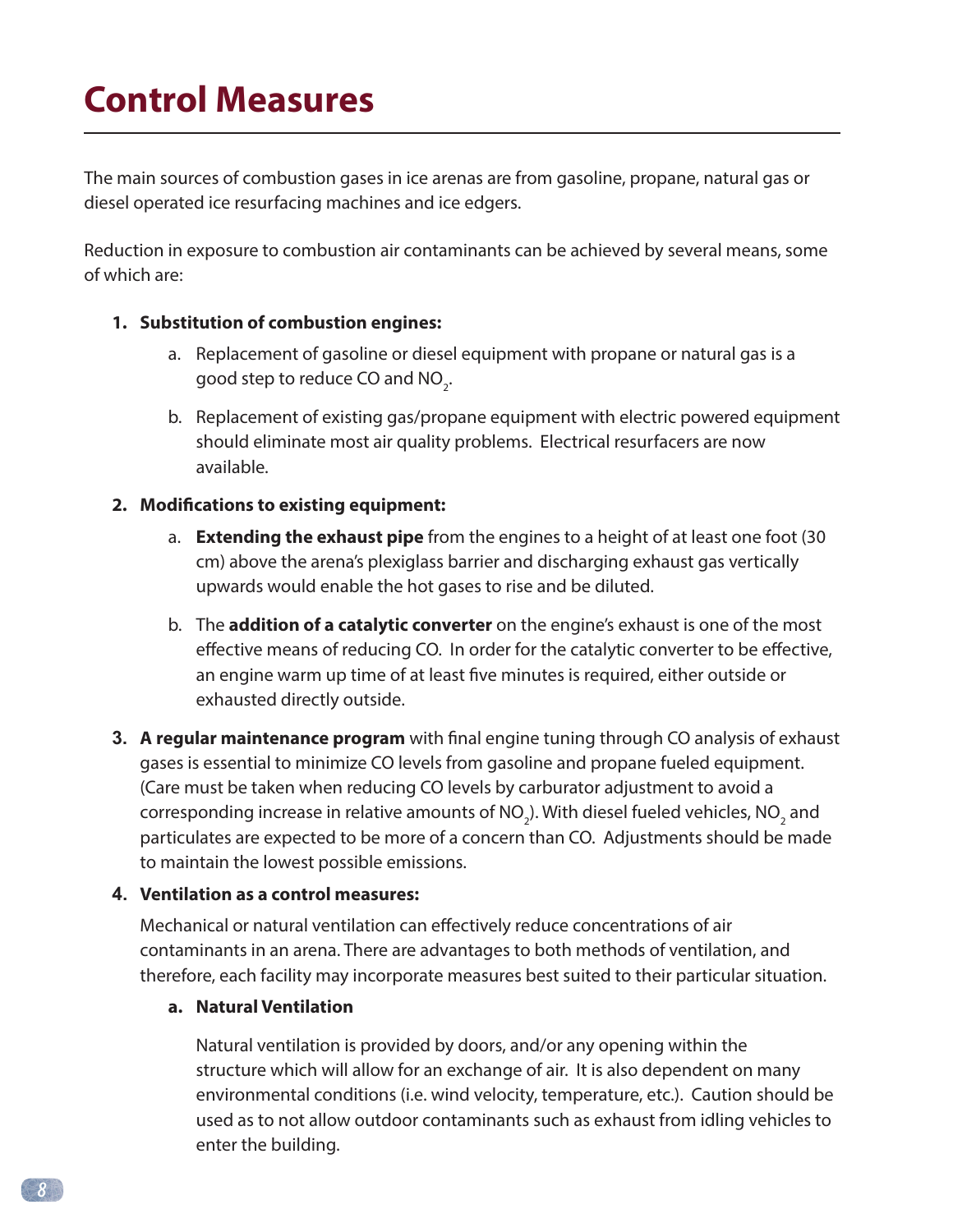There is little control with this type of ventilation, but there are steps which can increase the efficiency of combustion product removal during resurfacing operations:

- i) Opening exterior doors and/or make-up air louvers provides an added source of fresh air during ice resurfacing.
- ii) Opening resurfacer entrance doors (onto the ice surface and to the outside) during resurfacing will create air movement within the confines of the ice boards.

#### **b. Forced Mechanical Ventilation**

In new airtight arenas, there is a need for a more controlled method of exhausting and supplying air to supplement natural ventilation. Mechanical ventilation has the advantage of being an operator controlled system. In order for the ventilation to be effective:

- i) The system switch must be turned on and operating effectively,
- ii) The air flow distribution must be adequate to avoid dead spaces,
- iii) The air flow volume must be capable of preventing the accumulation of toxic gases to an unsafe level,
- iv) The air that is introduced in the building must be free of outside air contaminants.

The amount of mechanical ventilation required depends on:

- • The frequency of the resurfacing operations,
- • Air distribution inside the building,
- The combustion gases emitted from the equipment (usually CO is used as a benchmark),
- The internal size of the arena,
- Whether the arena will be used continuously or only during a few hours every day.

Adequate air volume replacement should be delivered at the opposite end of the arena from the exhaust to ensure an air flow along the entire length.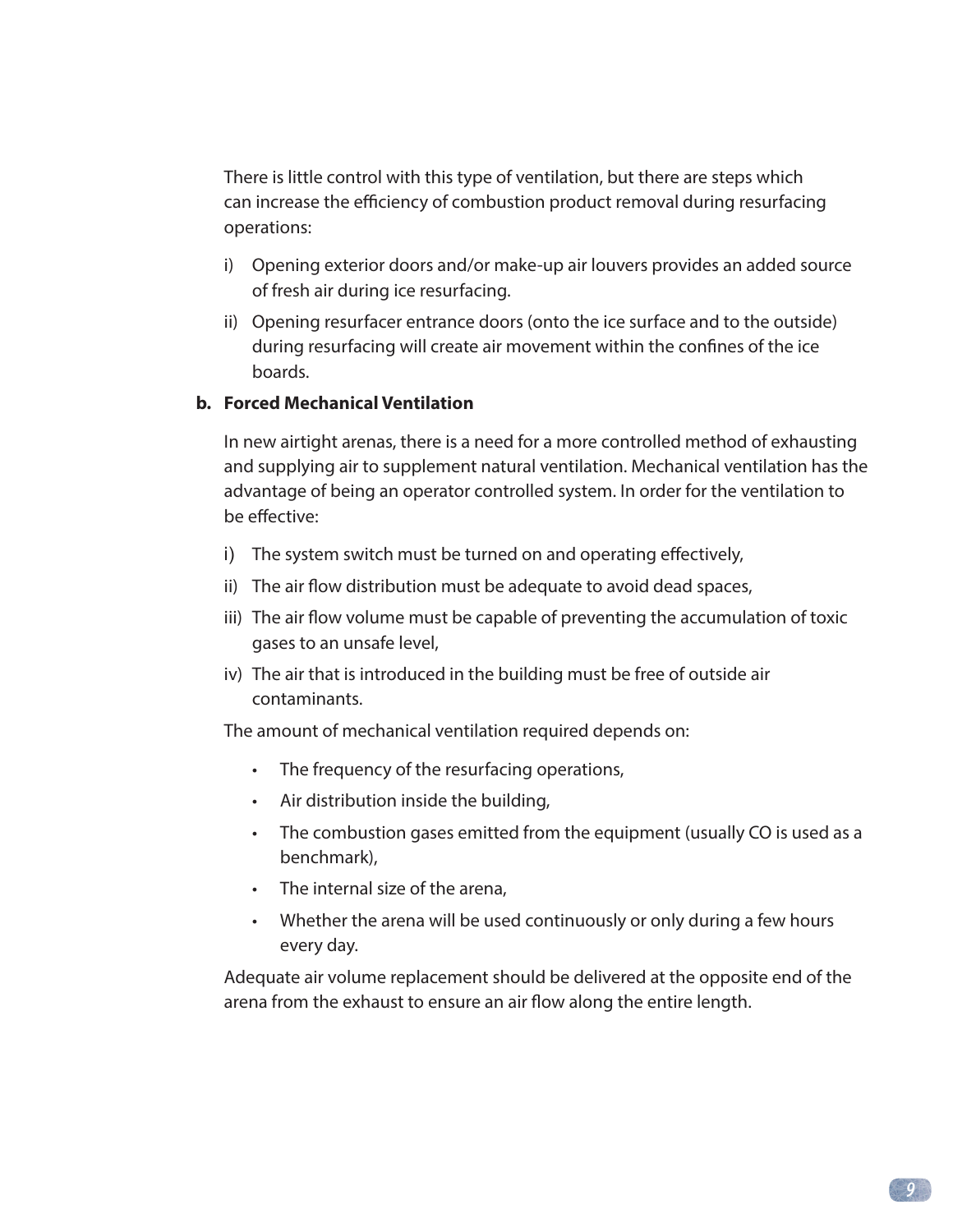# **Air Quality Testing**

An effective air quality testing program should be carried out on a regular basis. Accurate testing equipment and records of results should be on-hand. Staff should be trained in air testing equipment use.

It is recommended that:

- 1. A **regular check** of **exhaust gases** from the equipment be performed,
- 2. A **regular check** of the **air inside the arena after the ice is flooded**, at least once a week and more frequently during periods of heavy use, such as tournaments.
	- Measurements should be taken in areas where people are likely to be exposed at their breathing zone level:
		- $\checkmark$  Various established areas on the ice surface at a height of about 1 meter,
		- $\checkmark$  Players' benches,
		- $\checkmark$  Dressing rooms,
		- $\checkmark$  Bleachers,
		- $\checkmark$  Concession area.
- 3. Periodic calibration of the air testing equipment should be performed as per the manufacturer's guidelines.
- 4. A review of the measurements should be done by staff to determine if the implemented control measures are effective, and to determine if further corrective actions are necessary.

After testing over a few weeks, the areas of greatest concern inside the arena will likely be identified.

It is recommended that once established, methods and locations for air quality monitoring should remain consistent. In addition, a written record of air quality testing should be maintained in a logbook.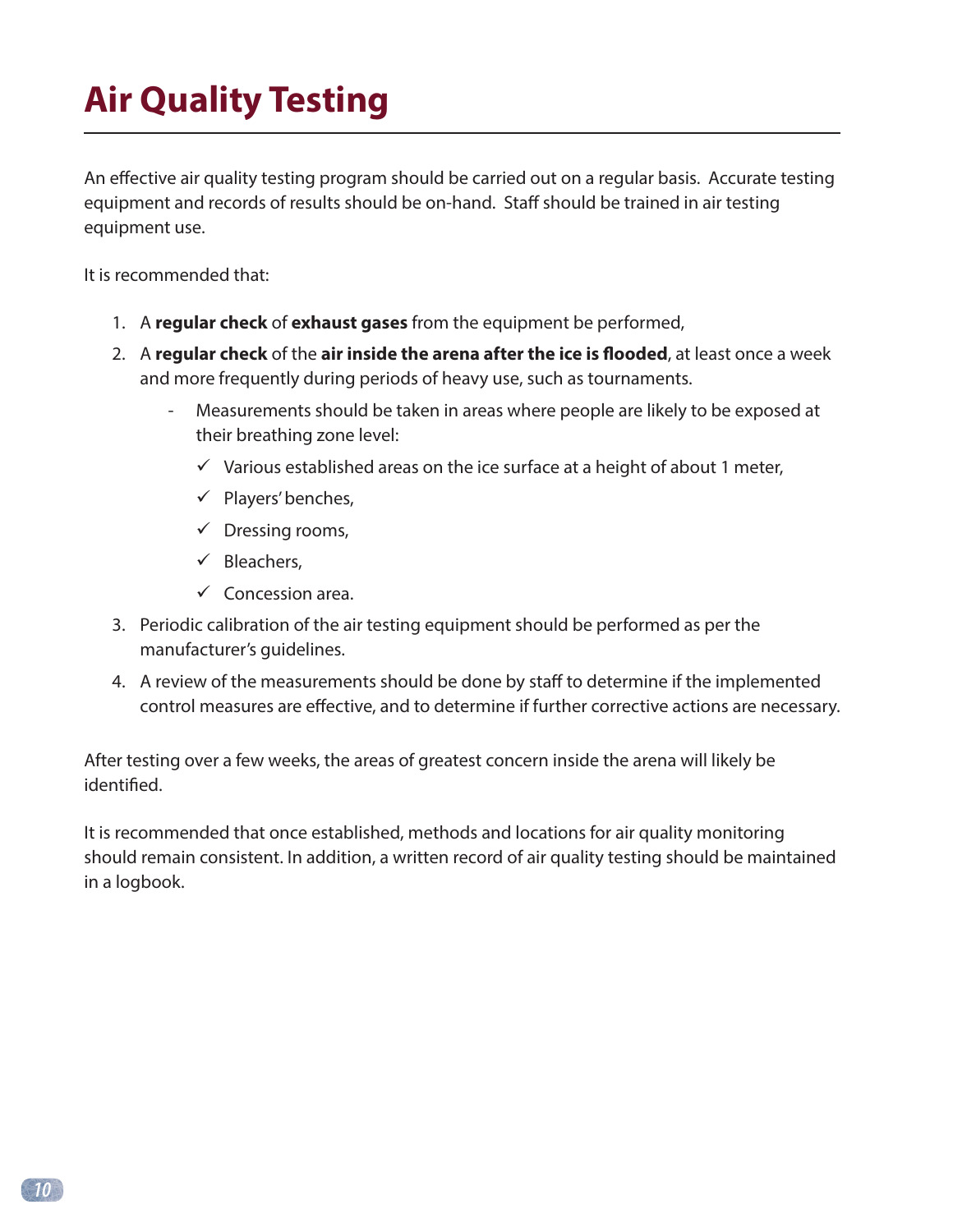### **Measurement Devices**

There are simple measurement devices on the market that can provide the concentration of CO and NO<sub>2</sub> with +/- 5% accuracy. Most measurement devices give instant digital readings. Some devices are capable of connecting to a computer for analyzing the data and printing. Some devices will monitor up to twenty-four hours per day.

Permanently installed CO detectors can be used but are the most expensive solution. They should be of an industrial quality. This type of testing equipment is available from local workplace safety equipment suppliers. Permanent CO detectors purchased at the local hardware store are not recommended as they do not provide a measurement but will only trigger an alarm at a level of CO set by the manufacturer. They are not designed to operate in a cold and damp environment such as arenas. They also lack accuracy.

Gas detector glass tubes are not recommended. They offer low precision. Levels can be difficult to read.

# **Staff Training**

Facility staff must be properly and regularly trained in the following areas:

- • Use and maintenance of ice resurfacing equipment,
- Ice maintenance best practices,
- Awareness of hazards and the symptoms associated with excessive exposure to CO and  $NO_{2'}$
- • Use and maintenance of air quality testing equipment,
- $\;$  Emergency procedures with respect to high levels of CO and NO $_{_{2^{\prime}}}$
- • The measuring and recording of air quality data.